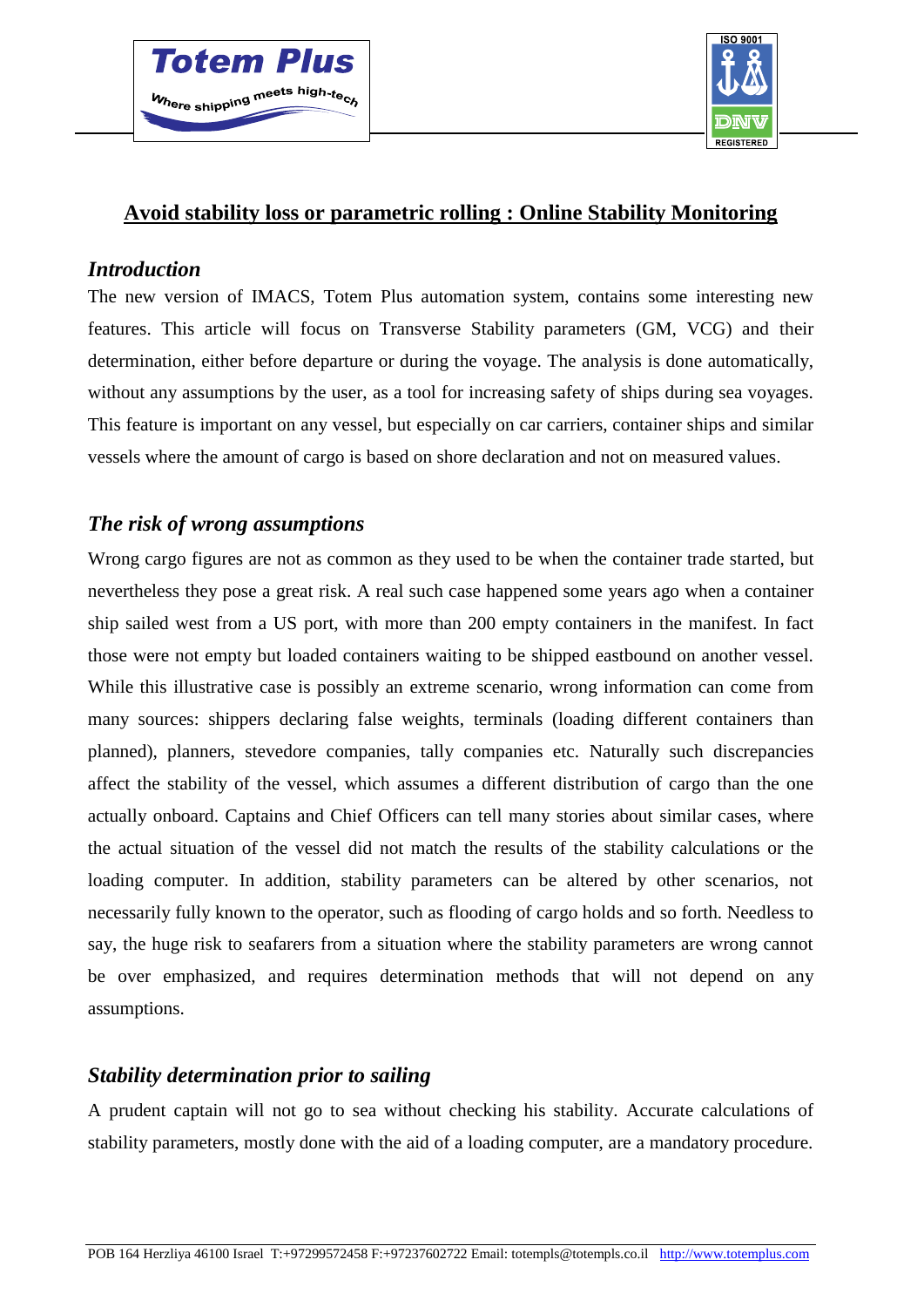



But these calculations are based on various assumptions that can lead to erroneous results. To determine if the results of the stability calculations are correct, and to verify that the stability of the vessel is not jeopardized by a different weight distribution, Totem Plus IMACS offers the solution: the operator can perform a quick "inclining experiment", which will be carried out automatically as described below and as shown in Fig. 1.

### *Inclining Experiment*

The inclining experiment method for determining the Metacentric Height (GM) is used while the ship is docked, after the cargo operations are completed and just before sailing. The principle behind this method is that the shift of a known weight across the ship (by using the ship's ballast system) causes a heel angle that is directly related to the GM. The result depends on the displacement of the vessel, which can be determined exactly from the measured draft. The shifting of the test weight and the measurement of the resulting heel angle are done automatically on request. As can be seen in fig. 1, the operator can decide between few options, like the number of ballast tanks and pumps used to transfer the test weight, and the method to determine the displacement from the draft (see picture). After the test is performed the calculated VKG and GM are displayed.

This method is especially useful and effective when performed right after the ship is loaded, in order to determine the actual GM on departure, which might be different from the theoretically calculated GM due to erroneous weight distribution as explained above.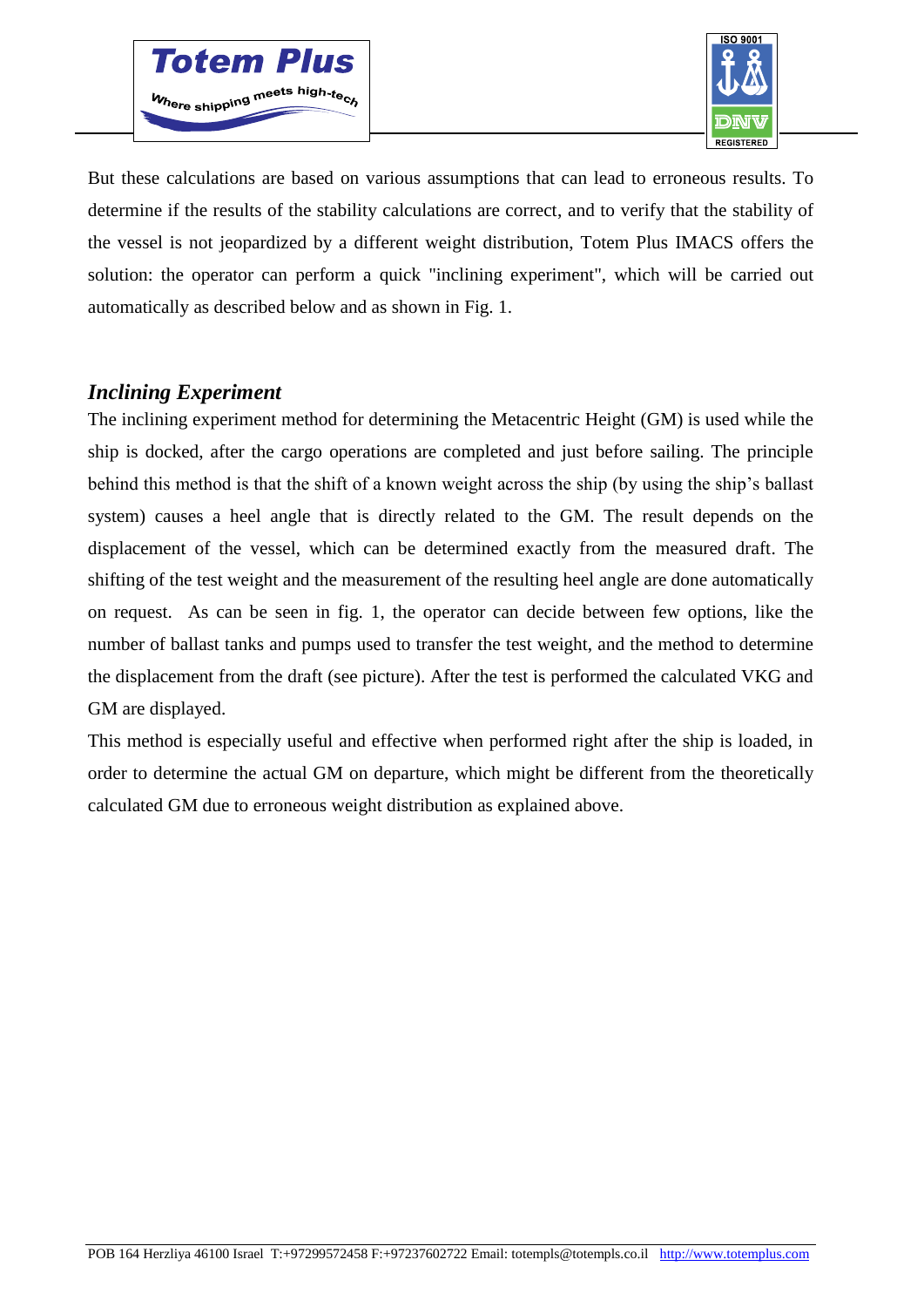



| <b>E</b> Inclining Experiment<br>$\vert x \vert$                                                                            |              |          |             |            |                                  |
|-----------------------------------------------------------------------------------------------------------------------------|--------------|----------|-------------|------------|----------------------------------|
| <b>STATUS: OFF</b>                                                                                                          |              |          |             |            |                                  |
| <b>HEEL ANGLE:</b><br>$0.0\mathrm{S}$                                                                                       |              |          |             |            |                                  |
| <b>INCLINING TEST SETUP</b>                                                                                                 |              |          |             | Draft      | Diso                             |
| 6 By Mean Draught of 4 sensors                                                                                              |              |          |             | 6.19       | 11,540.86t                       |
| 11,435.74t<br>C By Mean Draught of fore and aft sensors 6.15                                                                |              |          |             |            |                                  |
| C Manually entered values                                                                                                   |              |          |             | 0.00       | 0.00                             |
| $\nabla$ TANK 5<br>0.00<br>C Manually Entered Trim<br>$\top$ PUMP 1<br>$\nabla$ PUMP 2<br><b>INCLINING TEST VALUES</b>      |              |          |             |            |                                  |
|                                                                                                                             | <b>START</b> | PORT     | <b>STBD</b> | <b>END</b> | Units<br>$\bigcirc$ Sounding (m) |
| 4P                                                                                                                          | 195.06 T     | 187.56 T | 200.55 T    | 192.24 T   | ◯ Volume (m <sup>3</sup> )       |
| 45                                                                                                                          | 294.88 T     | 303.26 T | 283.03 T    | 291.53 T   | $\odot$ [Weight $(T)$ ]          |
| 5P                                                                                                                          | 220.38 T     | 265.60 T | 182.11 T    | 228.48 T   | $3s$ start                       |
| 55                                                                                                                          | 216.27 T     | 173.00 T | 250.48 T    | 206.22 T   |                                  |
| <b>ANGLE</b>                                                                                                                | 0.05         | 1.0P     | 1.05        | 0.05       | $\otimes$ siop                   |
| GM                                                                                                                          |              | 2.60 m   | 2.28 m      | 2.64 m     | X EXIT                           |
| <b>Results:</b><br>2.464<br>GM - Distance of Metacenter from VKG<br>10.260<br>VKG - Distance of Center of Gravity From Keel |              |          |             |            |                                  |

**Figure 1: Inclining Experiment**

# *Stability determination while sailing: rolling period.*

The risk to ships from losing stability during a voyage at sea can emanate from many factors, including unknown flooding of compartments and human errors. Knowing the stability parameters (GM) at all times is therefore of utmost importance. Furthermore, such information can help in avoiding parametric rolling in rough weather.

Totem Plus method for calculating GM while the vessel is at sea requires no user intervention or assumptions. The ship's rolling angle (caused by wave and wind forces acting on the ship's hull) is constantly monitored. Advanced mathematical algorithms are applied to the data to deduct the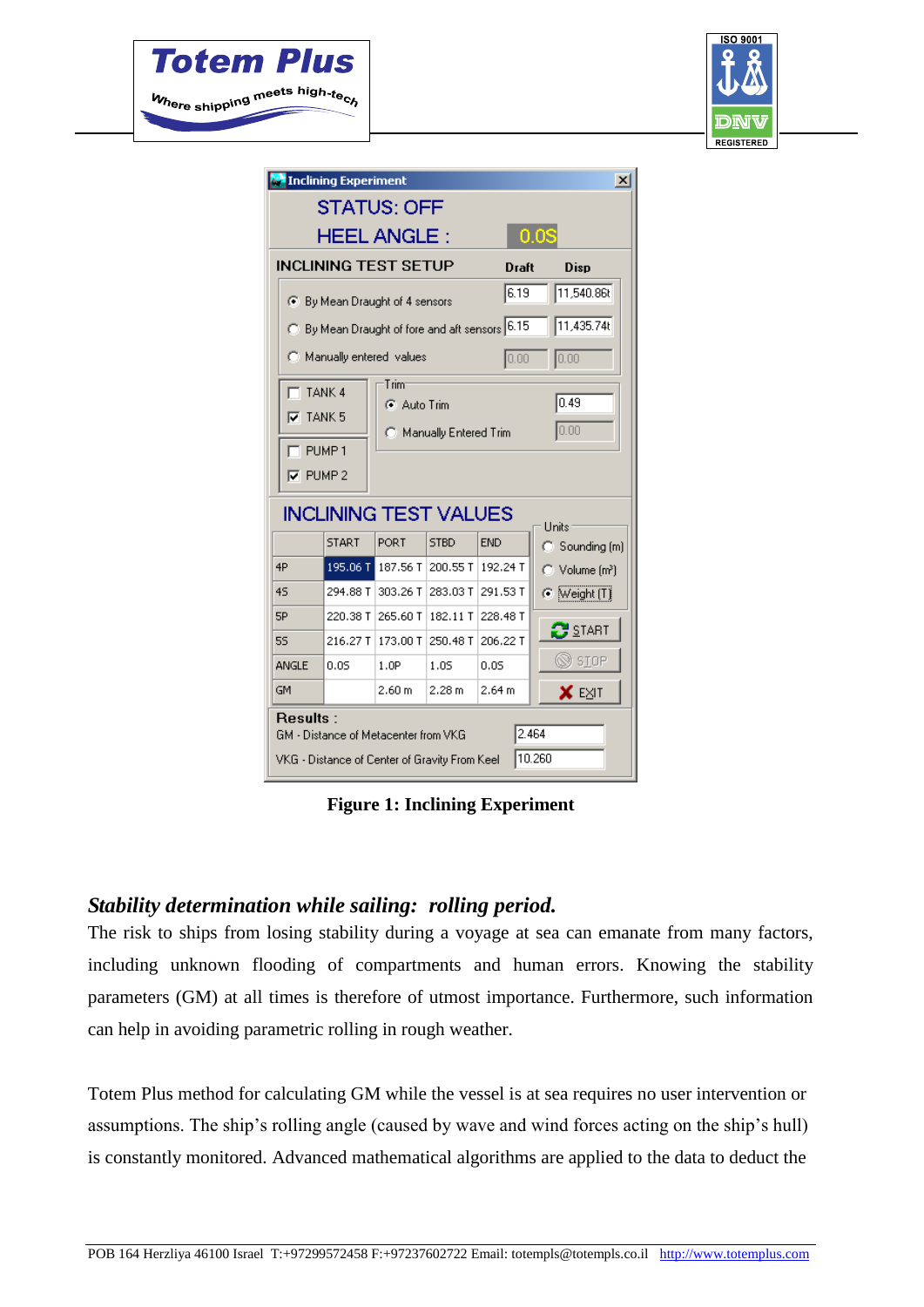



rolling period and the metacentric height (GM). This process is performed continuously, in realtime, and provides a visual representation of changes in GM over time. An example of such analysis is shown in Fig. 2.



**Figure 2: GM by Rolling Period**

# *Example Case – M/V Cougar Ace*

The M/V Cougar Ace is a Singapore-flagged RO-RO (Roll On-Roll Off) car carrier vessel. On July 23, 2006, she was en route from Japan to Vancouver, British Columbia, Tacoma, Washington, and Port Hueneme, California, with a cargo of 4,812 vehicles.